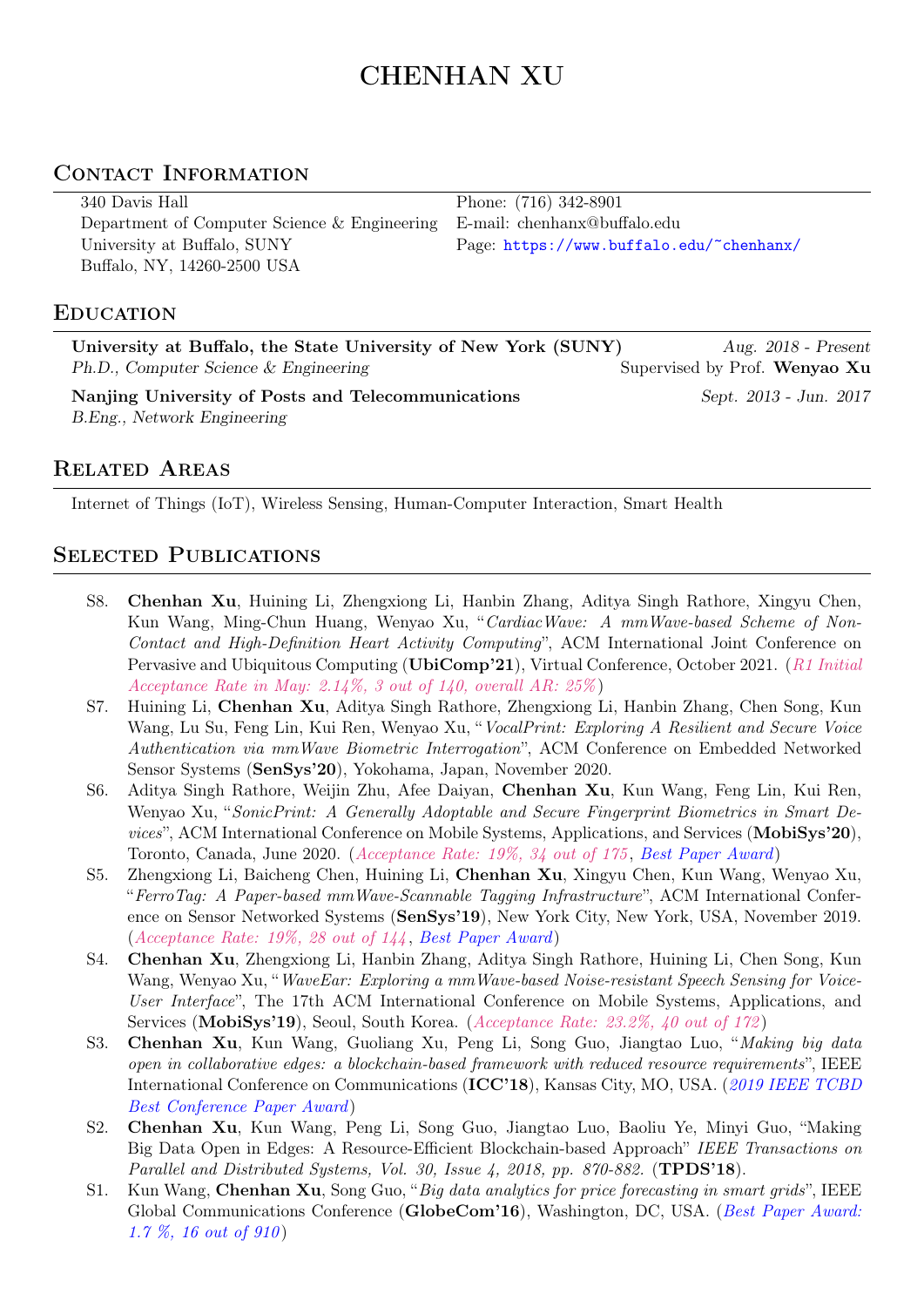## CONFERENCE PUBLICATIONS

- UbiComp'22 Gabriel Guo, Hanbin Zhang, Liuyi Yao, Zhengxiong Li, Huining Li, Chenhan Xu, Wenyao Xu, "MSLife Digital Behavioral Phenotyping of Multiple Sclerosis Symptoms in the Wild using Wearables and Graph-Based Statistical Analysis", ACM International Joint Conference on Pervasive and Ubiquitous Computing, Virtual Conference.
	- NDSS'22 Zhengxiong Li, Baicheng Chen, Xingyu Chen, Huining Li, Chenhan Xu, Chris Xiaoxuan Lu, Feng Lin, Kui Ren, Wenyao Xu, "SpiralSpy: Exploring a Stealthy and Practical Covert Channel to Attack Air-gapped Computing Devices via mmWave Sensing", The Network and Distributed System Security Symposium, San Diego, California.
	- CHASE'21 Huining Li, Huan Chen, Chenhan Xu, Anarghya Das, Xingyu Chen, Zhengxiong Li, Jian Xiao, Ming-Chun Huang, Wenyao Xu, "Privacy Computing using Deep Compression Learning Techniques for Neural Decoding", IEEE/ACM Conference on Connected Health Applications, Systems, and Engineering Technologies, Washington D.C., USA.
- CHASE'21 Huining Li, Enhao Zheng, Zijian Zhong, Chenhan Xu, Nicole Roma, Steven Lamkin, Tania T Von Visger, Yu-Ping Chang, Wenyao Xu, "Stress Prediction using micro-EMA and Machine Learning during COVID-19 Social Isolation", IEEE/ACM Conference on Connected Health Applications, Systems, and Engineering Technologies, Washington D.C., USA.
- UbiComp'21 Chenhan Xu, Huining Li, Zhengxiong Li, Hanbin Zhang, Aditya Singh Rathore, Xingyu Chen, Kun Wang, Ming-Chun Huang, Wenyao Xu, "CardiacWave: A mmWave-based Scheme of Non-Contact and High-Definition Heart Activity Computing", ACM International Joint Conference on Pervasive and Ubiquitous Computing, Virtual Conference.
	- SenSys'20 Huining Li, Chenhan Xu, Aditya Singh Rathore, Zhengxiong Li, Hanbin Zhang, Chen Song, Kun Wang, Lu Su, Feng Lin, Kui Ren, Wenyao Xu, "VocalPrint: Exploring A Resilient and Secure Voice Authentication via mmWave Biometric Interrogation", ACM Conference on Embedded Networked Sensor Systems, Yokohama, Japan.
- MobiCom'20 Hanbin Zhang, Gabriel Guo, Chen Song, Chenhan Xu, Kevin Cheung, Jasleen Alexis, Huining Li, Dongmei Li, Kun Wang, Wenyao Xu, "PDLens: Smartphone Knows Drug Effectiveness among Parkinson's via Daily-Life Activity Fusion", ACM International Conference on Mobile Computing and Networking, London, UK.
- MobiCom'20 Baicheng Chen, Huining Li, Zhengxiong Li, Chenhan Xu, Xingyu Chen, Wenyao Xu, "ThermoWave: A New Paradigm of Wireless Passive Temperature Monitoring via mmWave Sensing", ACM International Conference on Mobile Computing and Networking, London, UK.
	- MobiSys'20 Aditya Singh Rathore, Weijin Zhu, Afee Daiyan, Chenhan Xu, Kun Wang, Feng Lin, Kui Ren, Wenyao Xu, "SonicPrint: A Generally Adoptable and Secure Fingerprint Biometrics in Smart Devices", ACM International Conference on Mobile Systems, Applications, and Services, Toronto, Canada.
		- DSC'19 Baicheng Chen, Kun Woo Cho, Chenhan Xu, Feng Lin, Zhanpeng Jin, Wenyao Xu, "Exploiting Mallows Distance to Quantify EEG Distribution for Personal Identification", IEEE Conference on Dependable and Secure Computing, Hangzhou, China.
	- SenSys'19 Zhengxiong Li, Baicheng Chen, Zhuolin Yang, Huining Li, Chenhan Xu, Xingyu Chen, Kun Wang, and Wenyao Xu, "FerroTag: A Paper-based mmWave-Scannable Tagging Infrastructure", The 17th ACM Conference on Embedded Networked Sensor Systems, New York City, USA.
- UbiComp'19 Hanbin Zhang, Chenhan Xu, Huining Li, Aditya Singh Rathore, Chen Song, Zhisheng Yan, Dongmei Li, Feng Lin, Kun Wang, Wenyao Xu, "PDMove: Towards Passive Medication Adherence Monitoring of Parkinson's Disease Using Smartphone-based Gait Assessment", Proceedings of the ACM on Interactive, Mobile, Wearable and Ubiquitous Technologies, London, UK
- MobiSys'19 Chenhan Xu, Zhengxiong Li, Hanbin Zhang, Aditya Singh Rathore, Huining Li, Chen Song, Kun Wang, Wenyao Xu, "WaveEar: Exploring a mmWave-based Noise-resistant Speech Sensing for Voice-User Interface", The 17th ACM International Conference on Mobile Systems, Applications, and Services, Seoul, South Korea.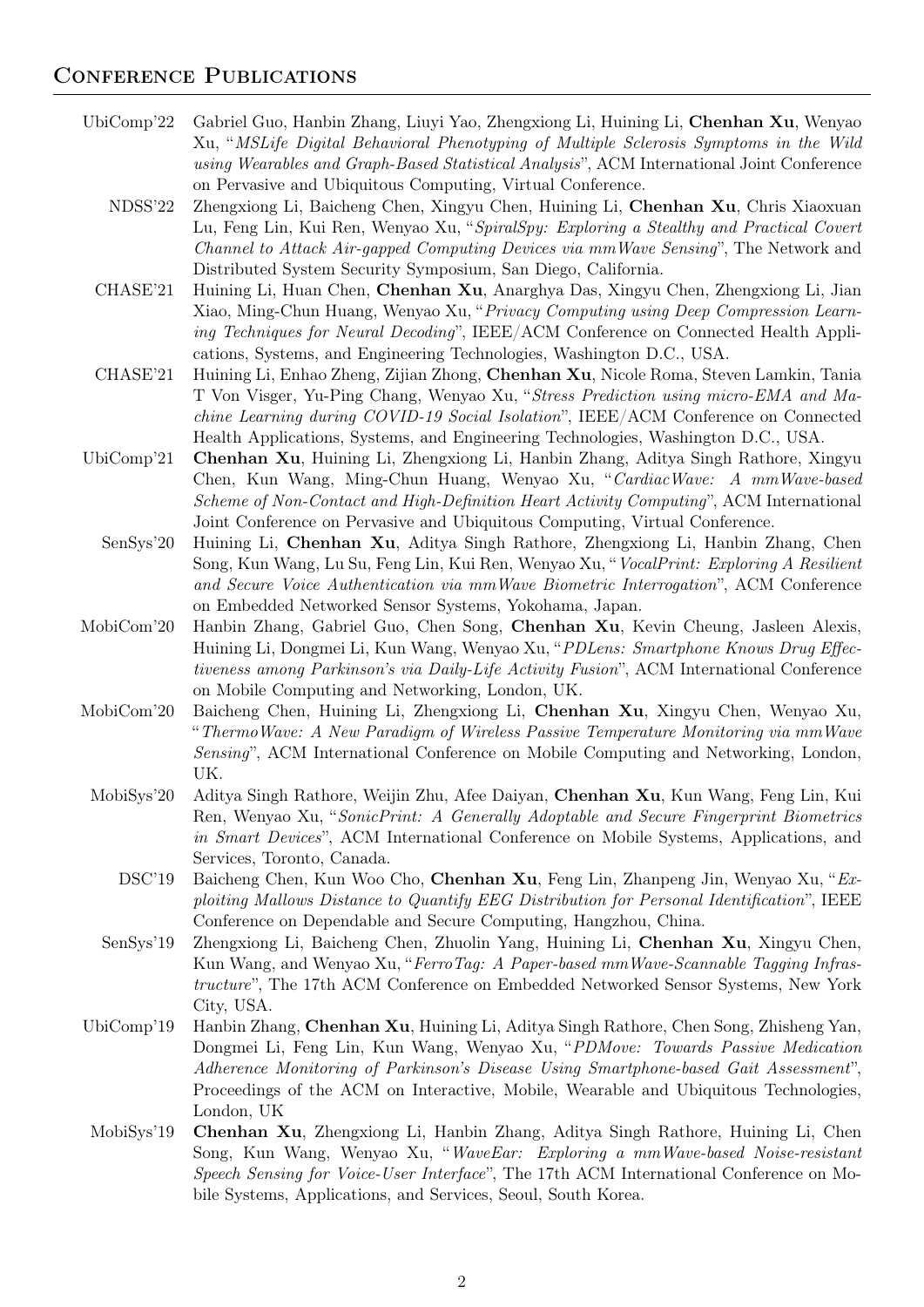- MobiCom'19 Hanbin Zhang, Chen Song, Aosen Wang, Chenhan Xu, Dongmei Li, Wenyao Xu, "PDVocal: Towards Privacy-preserving Parkinson's Disease Early Detection using Passive Body Sounds in Daily Life", The 25th Annual International Conference on Mobile Computing and Networking, Los Cabos, Mexico.
	- ICC'18 Chenhan Xu, Kun Wang, Guoliang Xu, Peng Li, Song Guo, Jiangtao Luo, "Making big data open in collaborative edges: a blockchain-based framework with reduced resource requirements", IEEE International Conference on Communications, Kansas City, MO, USA.
- GlobeCom'16 Kun Wang, Chenhan Xu, Song Guo, "Big data analytics for price forecasting in smart grids", IEEE Global Communications Conference, Washington, DC, USA.
	- ICCC'16 Kun Wang, Jun Mi, Chenhan Xu, Lei Shu, Der-Jiunn Deng, "Real-time big data analytics for multimedia transmission and storage", IEEE/CIC International Conference on Communications in China, Chengdu, China.
		- ICC'16 Li Yang, Kun Wang, Chenhan Xu, Chunsheng Zhu, Yanfei Sun, "An incremental learning classification algorithm based on forgetting factor for eHealth networks ", IEEE International Conference on Communications, Kuala Lumpur, Malaysia.

## Journal Publications

- SH Huining Li, Enhao Zheng, Zijian Zhong, Chenhan Xu, Nicole Roma, Steven Lamkin, Tania T Von Visger, Yu-Ping Chang, Wenyao Xu, "Stress prediction using micro-EMA and machine learning during COVID-19 social isolation", Smart Health.
- SH Huining Li, Huan Chen, Chenhan Xu, Anarghya Das, Xingyu Chen, Zhengxiong Li, Jian Xiao, Ming-Chun Huang, Wenyao Xu, "Privacy computing using deep compression learning techniques for neural decoding", Smart Health.
- TMC Aditya Singh Rathore, Weijin Zhu, Afee Daiyan, Chenhan Xu, Kun Wang, Feng Lin, Kui Ren, Wenyao Xu, "Scanning the Voice of Your Fingerprint with Everyday Surfaces", IEEE Transactions on Mobile Computing.
- TMC Huining Li, Chenhan Xu, Aditya Singh Rathore, Zhengxiong Li, Hanbin Zhang, Chen Song, Kun Wang, Lu Su, Feng Lin, Kui Ren, Wenyao Xu, "VocalPrint: A mmWave-based Unmediated Vocal Sensing System for Secure Authentication", IEEE Transactions on Mobile Computing.
- GetMobile Aditya Singh Rathore, Chenhan Xu, Wenyao Xu, "SonicPrint: Discovering the Voice of Fingerprint for Adoptable Biometrics", ACM GetMobile: Mobile Computing and Communication.
- CCFNET Baicheng Chen, Kunwoo Cho, Chenhan Xu, Zhengxiong Li, Feng Lin, Zhanpeng Jin, Wenyao Xu, "A Stimulus-Response Based EEG Biometrics using Mallow's Distance", CCF Transactions on Networking.
	- NMAG Huining Li, Kun Wang, Toshiaki Miyazaki, Chenhan Xu, Song Guo, Yanfei Sun, "Trust-Enhanced Content Delivery in Blockchain-Based Information-Centric Networking ", IEEE Network.
	- TPDS Chenhan Xu, Kun Wang, Peng Li, Song Guo, Jiangtao Luo, Baoliu Ye, Minyi Guo, "Making big data open in edges: A resource-efficient blockchain-based approach", IEEE Transactions on Parallel and Distributed Systems.
	- TNSE Chenhan Xu, Kun Wang, Yanfei Sun, Song Guo, Albert Zomaya, "Redundancy Avoidance for Big Data in Data Centers: A Conventional Neural Network Approach", IEEE Transactions on Network Science and Engineering.
	- TNSE Chenhan Xu, Kun Wang, Peng Li, Rui Xia, Song Guo, Minyi Guo, "Renewable Energy-Aware Big Data Analytics in Geo-distributed Data Centers with Reinforcement Learning", IEEE Transactions on Network Science and Engineering
		- CC Chenhan Xu, Kun Wang, Mingyi Guo, "Intelligent resource management in blockchainbased cloud datacenters", IEEE Cloud Computing.
	- TBD Kun Wang, Chenhan Xu, Yan Zhang, Song Guo, Albert Zomaya, "Robust big data analytics for electricity price forecasting in the smart grid", IEEE Transactions on Big Data.